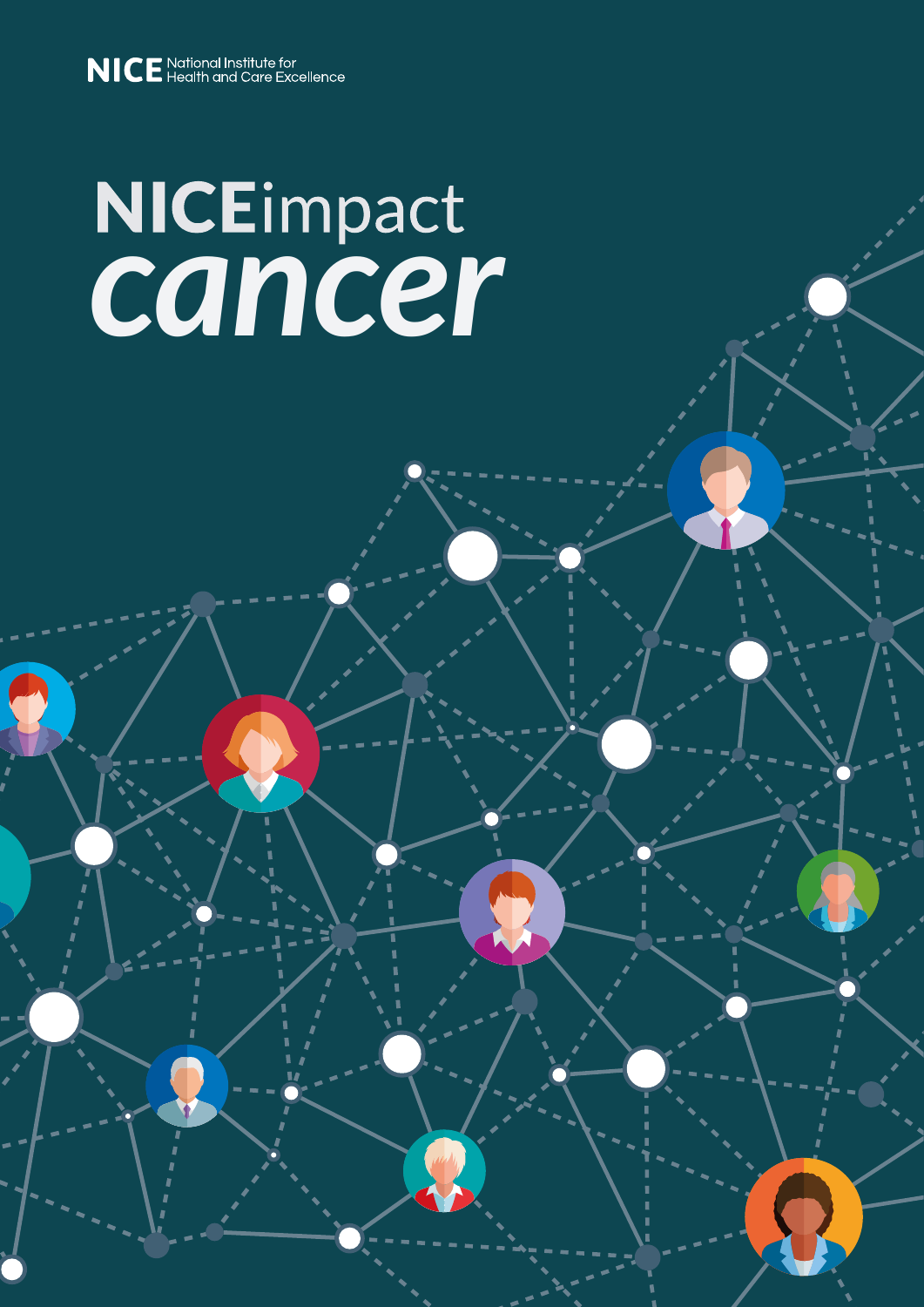# NICEimpact *cancer*

**[One in 2 people](https://www.nice.org.uk/news/blog/1-in-2-people-will-get-cancer)** will be diagnosed with cancer in their lifetime, and the disease is responsible for more than a quarter of all deaths in the UK. This report considers how NICE's evidence-based guidance might contribute to improvements in the diagnosis and treatment of cancer.



## Cancer referrals p4

The annual number of people being urgently referred to a specialist has increased since the publication of the NICE guideline on suspected cancer: there were over 300,000 more urgent referrals in 2016/17 than in 2014/15. However, there is still wide variation across England in the percentage of people whose cancer is detected early, at stage 1 or 2.



## Cancer medicines p6

Prescribing data for medicines used for treating melanoma and prostate cancer show the same pattern: new medicines which are more effective, more convenient to take or with fewer side effects than existing medicines show increased prescribing following a NICE recommendation.



## Access to new medicines p12

The reformed Cancer Drugs Fund (CDF) gives fast access to cancer treatments, and makes promising new medicines available while more evidence is gathered. By November 2017, NICE had recommended 11 promising treatments for use within the CDF. We have also rapidly reconsidered 11 treatments in the previous fund and recommended them for routine use in the NHS.



## **Commentary** p17

Professor Chris Harrison reviews recent achievements and considers NICE's role in contributing to the further transformation of cancer care.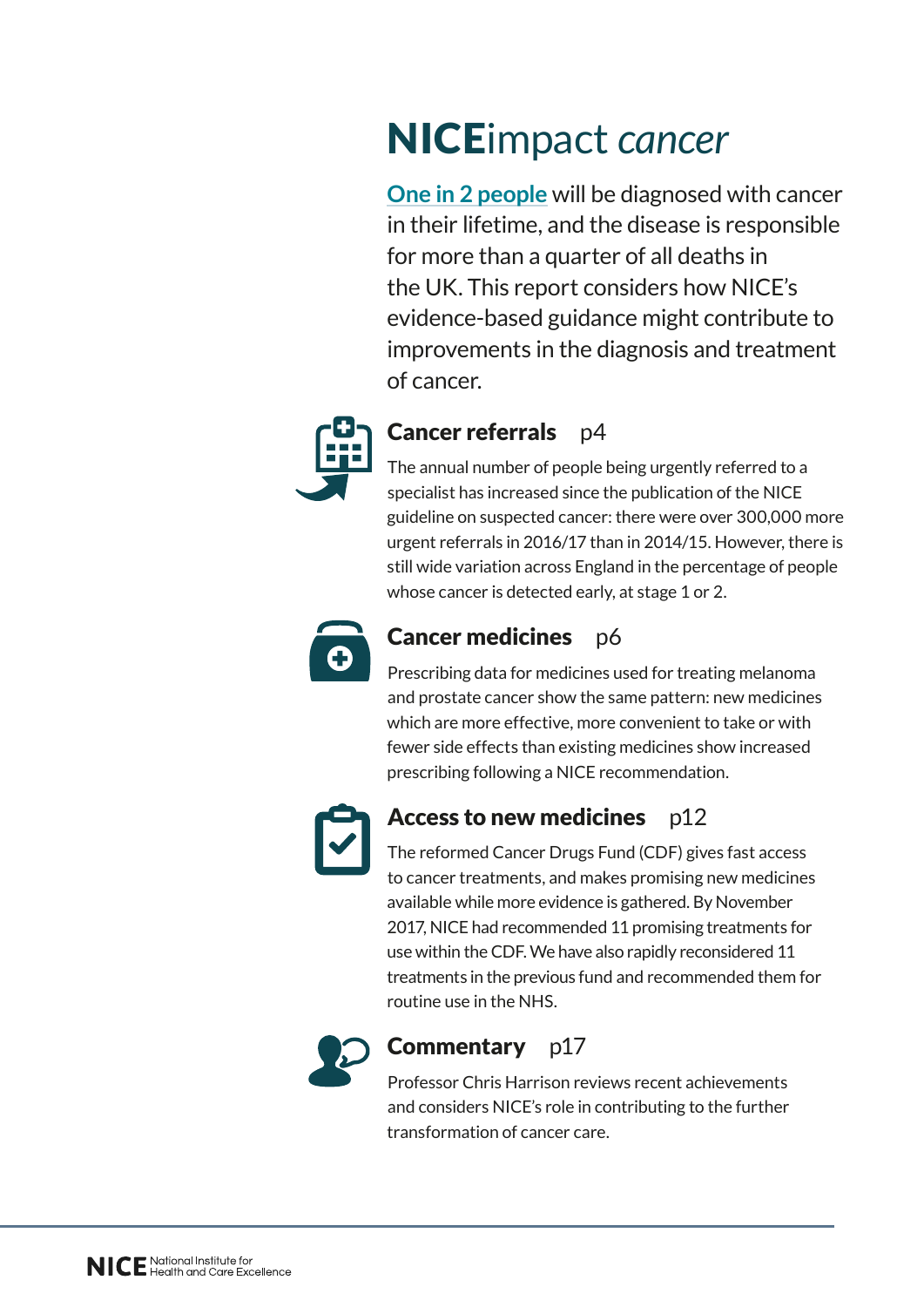# Why focus on cancer?

Our new **NICEimpact** reports review how NICE recommendations for evidence-based and cost-effective care are being used in priority areas of the health and care system, helping to improve outcomes where this is needed most.

NICE provides evidence-based guidance and advice to improve health and social care services. The uptake of NICE guidance is influenced by close relationships with our partners in the system. The **[NHS Five Year Forward View](https://www.england.nhs.uk/publication/nhs-five-year-forward-view/)** identified that improving outcomes for people with cancer is one of the top priorities for the NHS and so, in this report, we have focused on what we know about the uptake and impact of our recommendations in this area.

The Forward View highlights that cancer survival in England remains below the European average and suggests that late diagnosis and variation in access to some treatments may be important issues to address. It sets out objectives to deliver better prevention, faster diagnosis and better treatment and care. This report considers how NICE guidance can contribute to the delivery of these objectives.

One of NICE's first technology appraisals was of taxanes for treating ovarian cancer. Published in May 2000, it represented a hugely significant move towards providing equitable access to new and innovative treatments across the NHS. Since then, NICE has produced over 230 evidence-based guidelines, quality standards and technology appraisals aimed at improving outcomes for the almost 300,000 people diagnosed with cancer each year.

We routinely look for data which give us information about the uptake of our guidance. In this report, we have focused on data which tell us about the uptake of the NICE guideline on suspected cancer and guidance published by our technology appraisal programme. These data help us understand how our recommendations might be making a difference to the care and treatment people with cancer receive. They also highlight areas where there remains room for improvement.





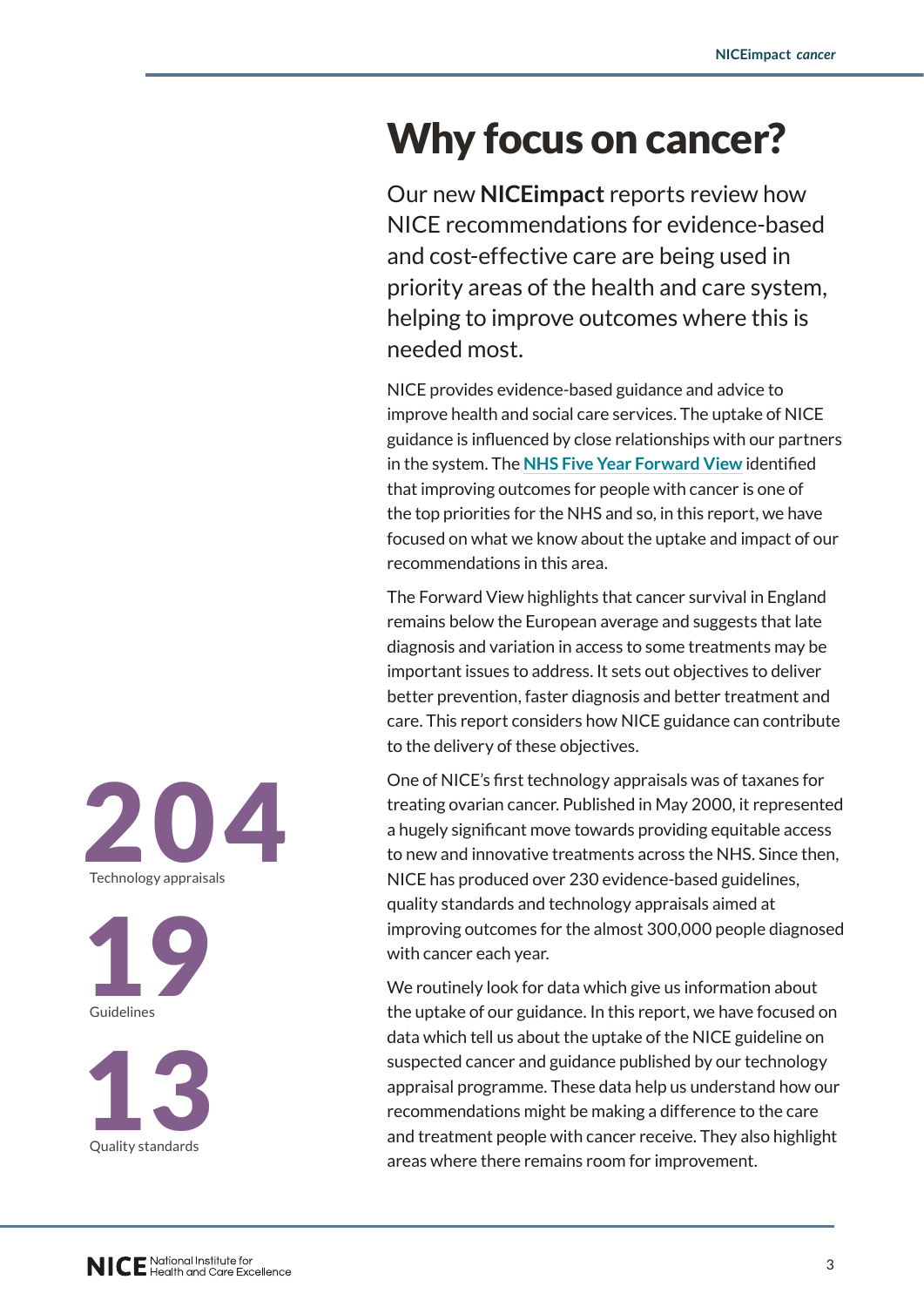*The annual number of people being urgently referred to a specialist has increased since the publication of NICE's guideline on suspected cancer: there were over 300,000 more urgent referrals in 2016/17 than in 2014/15.*

*More people with cancer reported being referred to a specialist without having to visit their GP 3 or more times.*

*There is wide variation across England in the percentage of people whose cancer is detected at stage 1 or 2.*

# Cancer referrals

Early referrals to a specialist are important because the sooner a diagnosis is made, the greater the chances of survival for a longer period of time. The number of urgent referrals has increased over the past 3 years, one of several important factors in the early diagnosis of people with cancer.

In June 2015, NICE published an updated guideline on **[suspected cancer: recognition and referral](https://www.nice.org.uk/guidance/ng12)**. This guideline focuses on the symptoms that a patient might experience and go to their GP with. Data from the Office for National Statistics on **[cancer survival by stage at diagnosis](https://www.ons.gov.uk/releases/cancersurvivalbystageatdiagnosisexperimentalstatistics2012to2014)** for the 3 most common cancers in England show the importance of identifying cancer early. People who have their cancer diagnosed at stage 1 are much more likely to survive for a year than those diagnosed at stage 4. The identification of people with suspected cancer usually happens in primary care, and the NICE guideline clearly identifies those symptoms which should trigger an urgent referral.



*People who have their cancer diagnosed at stage 1 are much more likely to survive for a year than those diagnosed at stage 4.*

#### One-year survival by stage at diagnosis in England, 2015

| Breast cancer   |     |      |
|-----------------|-----|------|
| Stage 1         |     | 100% |
| Stage 4         | 66% |      |
| Prostate cancer |     |      |
| Stage 1         |     | 100% |
| Stage 4         |     | 88%  |
| Lung cancer     |     |      |
| Stage 1         |     | 88%  |
| Stage 4<br>19%  |     |      |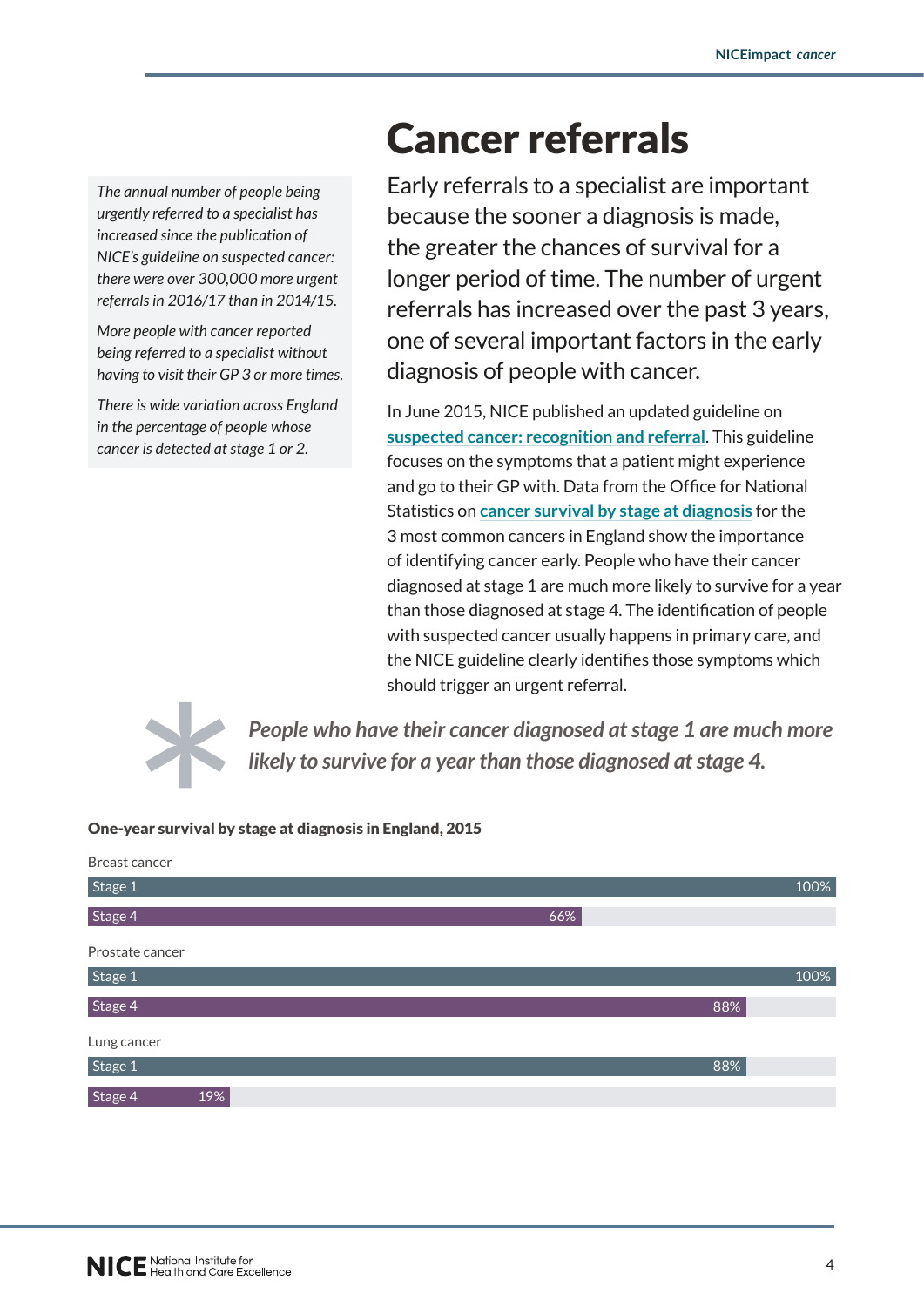The current target in England is that people should be seen by a specialist within 14 days following an urgent GP referral. Data about these referrals are routinely published by NHS England as part of the **[cancer waiting times](https://www.england.nhs.uk/statistics/statistical-work-areas/cancer-waiting-times/)** statistics.



#### Urgent (2 week wait) referrals for suspected cancer in England

Percentage of people whose cancer is detected at stage 1 or 2 in England, 2015



The **[National Cancer Patient Experience Survey](http://www.ncpes.co.uk/index.php)** records the number of people who say that they saw their GP only once or twice about the health problem caused by their cancer before they needed to go to hospital. Between 2014 and 2016 this  $\,$ increased slightly, from 75% to 77%. This suggests that fewer people with a cancer diagnosis visited their GP 3 or more times with symptoms which warrant a referral. proportional concerns or 3 per second circles or 3 per second circles or 3 per second circles or 3 per second

GP referrals are just one of the elements contributing to early diagnosis of people with cancer. The Independent Cancer Taskforce report **[Achieving World-Class Cancer](http://www.cancerresearchuk.org/sites/default/files/achieving_world-class_cancer_outcomes_-_a_strategy_for_england_2015-2020.pdf)  [Outcomes](http://www.cancerresearchuk.org/sites/default/files/achieving_world-class_cancer_outcomes_-_a_strategy_for_england_2015-2020.pdf)** highlights other important elements, including access to screening and public awareness of symptoms. The report argues that late diagnosis is one of the major factors 52% explaining England's poorer outcomes when compared to countries with similar wealth and universal health coverage such as Sweden, Australia and Canada. 50

Rates of early diagnosis are monitored in the **[NHS Outcomes](https://data.england.nhs.uk/dataset/nhsof-1-18-percentage-of-cancers-detected-at-stage-1-and-2)  [Framework](https://data.england.nhs.uk/dataset/nhsof-1-18-percentage-of-cancers-detected-at-stage-1-and-2).** This records the percentage of people whose cancer is detected at stage 1 or 2, giving them the best chance of successful treatment. The national percentage has slightly increased overall, from 51% in 2014 to 52% in 2015. However, there is wide variation across the country. This suggests that there is room for improvement in early diagnosis in many parts of England.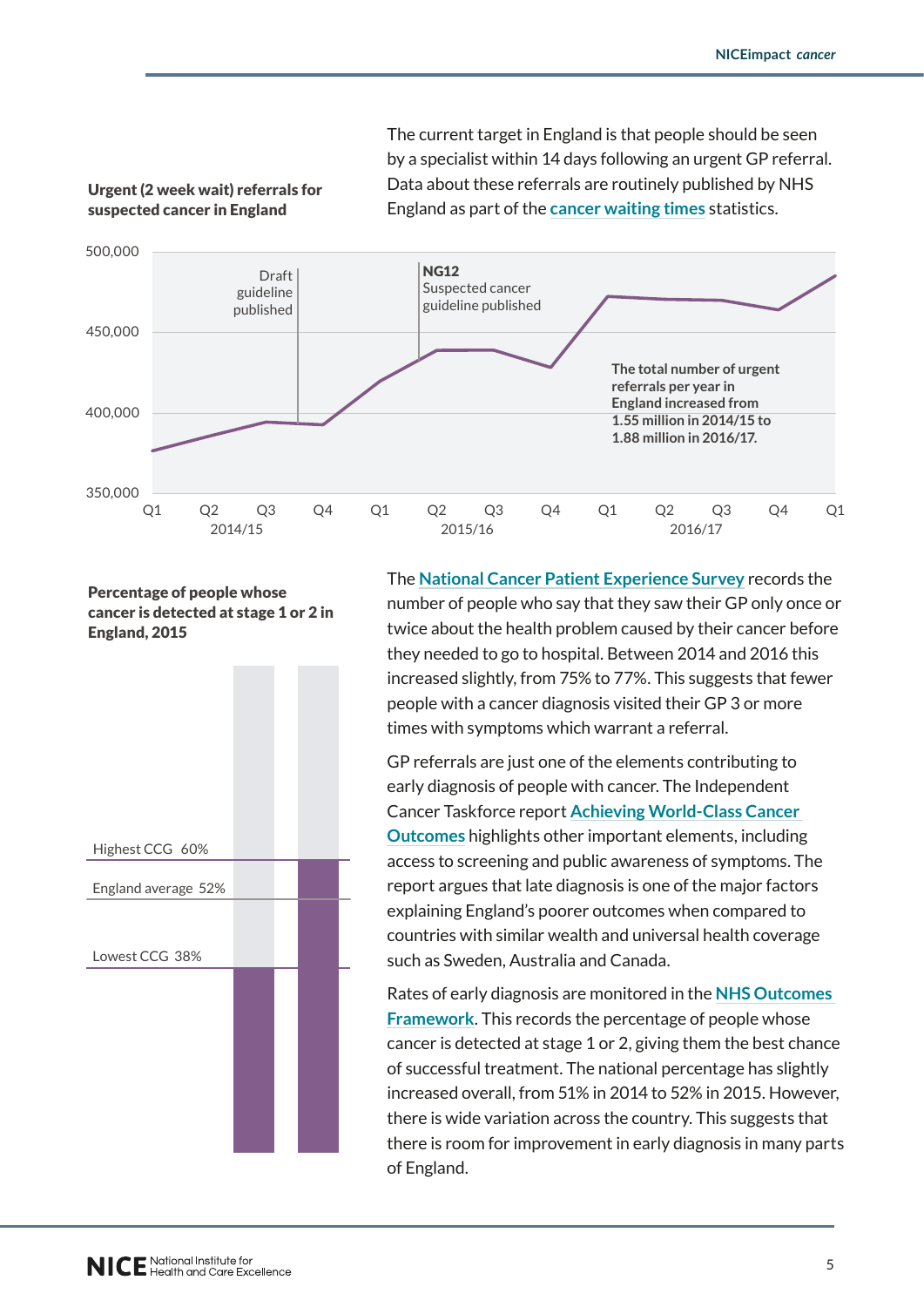# Cancer medicines

NICE has a vital role to play in ensuring that all patients have access to the most clinicallyand cost-effective treatments. Patterns of prescribing for cancer medicines used for treating prostate cancer and melanoma show that access to new medicines increases after a NICE recommendation.

The NICE **[technology appraisal programme](https://www.nice.org.uk/About/What-we-do/Our-Programmes/NICE-guidance/NICE-technology-appraisal-guidance)** assesses the clinical- and cost-effectiveness of new medicines, significant licence extensions and other health technologies. This is to ensure that all NHS patients have equitable access to the most clinically- and cost-effective treatments that are available. The NHS is legally obliged to fund and resource medicines and treatments recommended by NICE's technology appraisals. Since April 2016, it has been agreed that all new cancer medicines and significant new licenced indications will be appraised by NICE.

In 2009, growing concern about access to new cancer medicines led NICE, with the agreement of the Government, to introduce additional flexibility when appraising medicines that extend survival in patients with short life expectancy. This extended the cost-effectiveness threshold for 'end of life' treatments which was, and remains, controversial. As well as questioning whether a medicine can be regarded as costeffective in the NHS at the increased threshold, critics argue that other life-limiting diseases and conditions, with which people live for long periods with very poor quality of life, deserve similar consideration.

In this report, we have looked at the prescribing of medicines using data published in the **[Innovation Scorecard](https://digital.nhs.uk/catalogue/PUB30106)**. This reports on the use of medicines and medical technologies which have been recommended by NICE. We have considered appraisals published from 2012 onwards, because the Innovation Scorecard contains prescribing data from April 2012.

The Innovation Scorecard shows total prescribing for each medicine, and many cancer medicines have multiple marketing

*NICE recommendations are based on both clinical and economic evidence:*

> Clinical evidence *shows how well the medicine works.*

Economic evidence *shows whether it represents value for money to the NHS.*

່⊽∣



92

#### Medicines considered for this report

Cancer medicines appraised by NICE

Recommended since January 2012 62

Prescribing data available from the Innovation Scorecard 48

Marketing authorisation for a single indication

#### 19

Enough prescribing data to analyse trends; at least 9 months

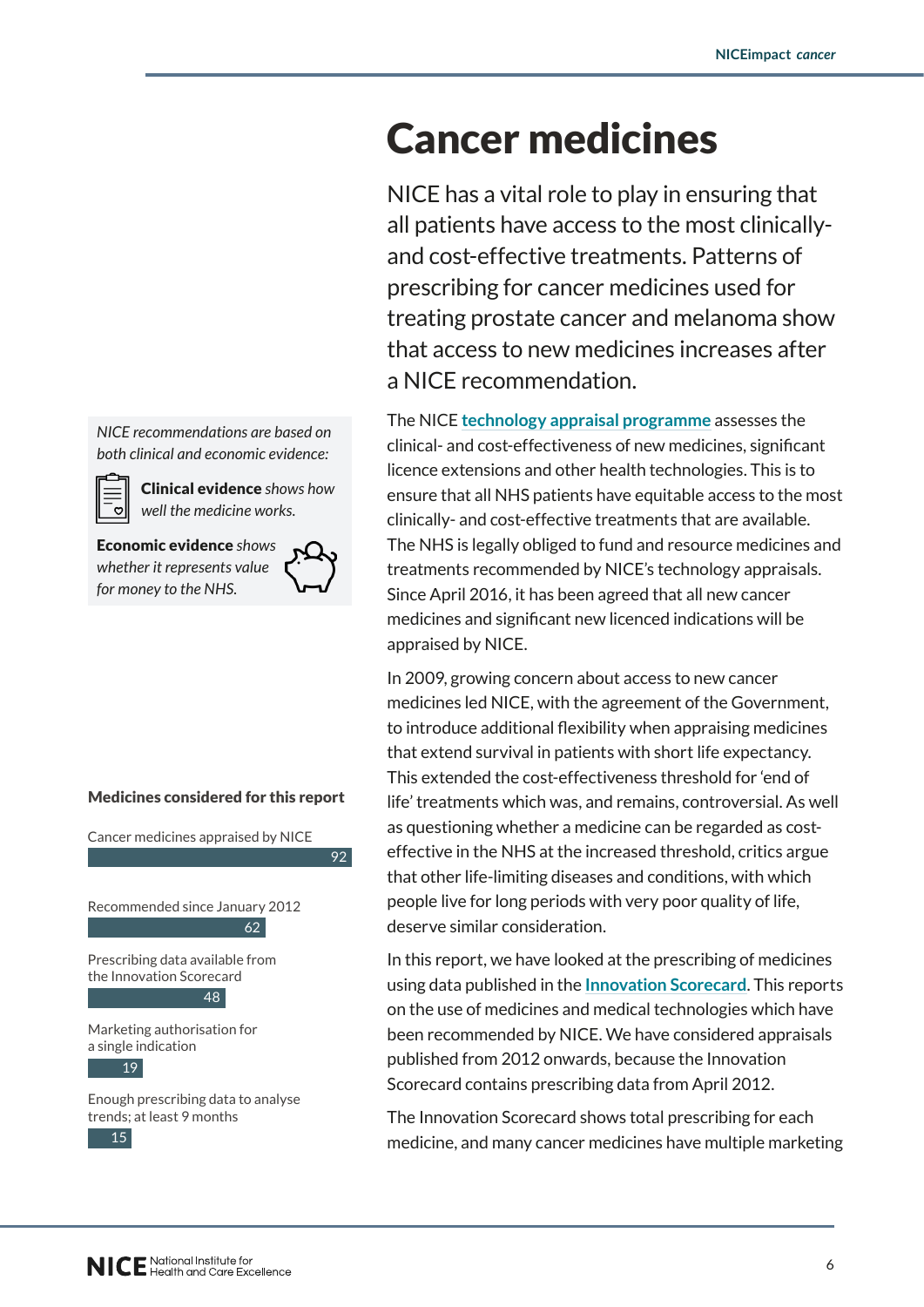#### Percentage of people with advanced non-small-cell lung cancer receiving non-omain-oon-rang oantoor-rood-ring<br>systemic anticancer treatment



authorisations. When medicines have been appraised more than once, or are licensed for indications which have not been appraised by NICE, it can be difficult to see if NICE recommendations have had an effect on prescribing. In this report we have focused on medicines which have marketing authorisation for a single indication, to make it easier to 100 identify prescribing patterns.

NICE recommends medicines as an option for treatment. Looking at prescribing of an individual medicine can be misleading without considering the prescribing of other options for the same indication. We have therefore reviewed the 15 medicines which meet the above criteria and identified 3 groups of medicines for 2 conditions, melanoma and prostate cancer. This enables us to look at patterns of prescribing for a condition.

Many medicines NICE appraises are recommended because they are more effective or have fewer side effects than a current medicine, and sometimes both. The availability of newer, better tolerated medicines can sometimes mean that more people are able to receive treatment. For example, the **[National Lung Cancer Audit](https://www.rcplondon.ac.uk/projects/national-lung-cancer-audit)** reports an increase in the percentage of people with advanced non-small-cell lung cancer who received treatment as new medicines with less 38% toxicity became available. NICE has recommended 8 new medicines for this indication since 2012. 0

*The availability of newer, better tolerated medicines can sometimes mean that more people are able to receive treatment.*

> The medicines we have looked at in this report, used for treating melanoma and prostate cancer, show similar prescribing patterns in each group. Newer medicines which are more effective or have fewer or less severe side effects show an increase in prescribing when they are recommended.



## Prescribing of cancer medicines: prostate cancer

Prostate cancer is the second most common cancer in England, accounting for around a quarter of all male cancers. **Cancer registration statistics** show that there were over 40,000 new cases in 2015, and over 10,000 deaths.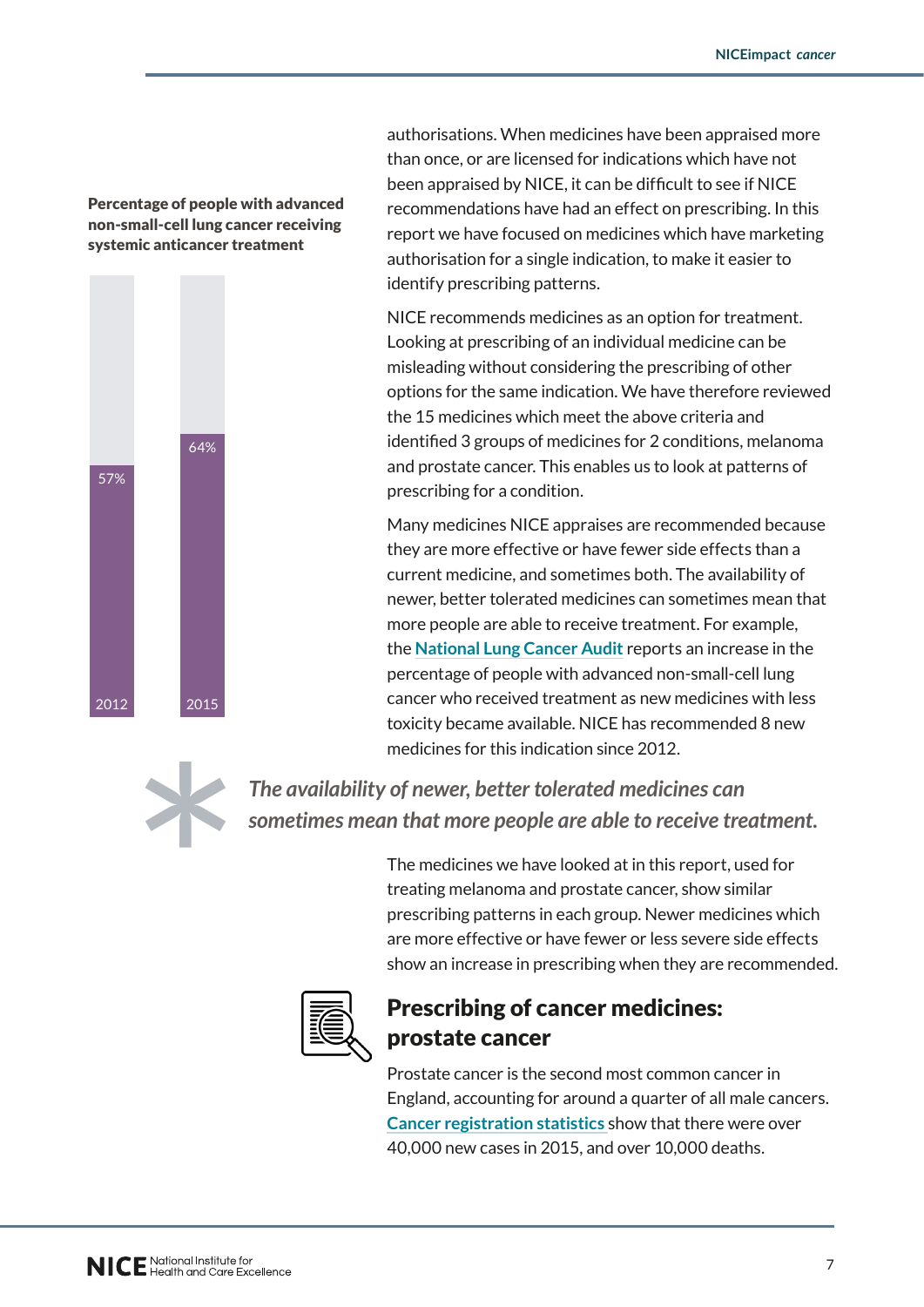*Abiraterone provided a treatment option for people whose cancer had progressed after chemotherapy when it was first recommended by NICE. Enzalutamide, which may be more convenient to take and is less likely to cause liver toxicity, has become more commonly prescribed than abiraterone since being recommended.*

Most prostate cancers are either localised or locally advanced at diagnosis. A number of treatments are available, including active surveillance and surgery. Hormone therapy is the usual primary treatment for metastatic prostate cancer. However, if the cancer continues to progress despite standard hormone therapy, treatment options are more limited.

In 2006, NICE recommended **[docetaxel](https://www.nice.org.uk/guidance/ta101)**, a chemotherapy medicine, which became the standard treatment option for hormone-relapsed metastatic prostate cancer. In 2012, NICE recommended a new type of hormone therapy, **[abiraterone](https://www.nice.org.uk/guidance/ta259)**, to be used when the disease had progressed after treatment with docetaxel. Prescribing of abiraterone increased until a new option became available.

**[Enzalutamide](https://www.nice.org.uk/guidance/ta316)** is similar to abiraterone, but it is less likely to cause liver toxicity and may be more convenient to take for some people. In July 2014, NICE recommended enzalutamide for use after chemotherapy and prescribing of this new option overtook that of abiraterone by early 2015. NICE has since recommended both medicines for use before chemotherapy and total prescribing has more than quadrupled since 2012.



#### Prescribing of medicines for treating metastatic hormone-relapsed prostate cancer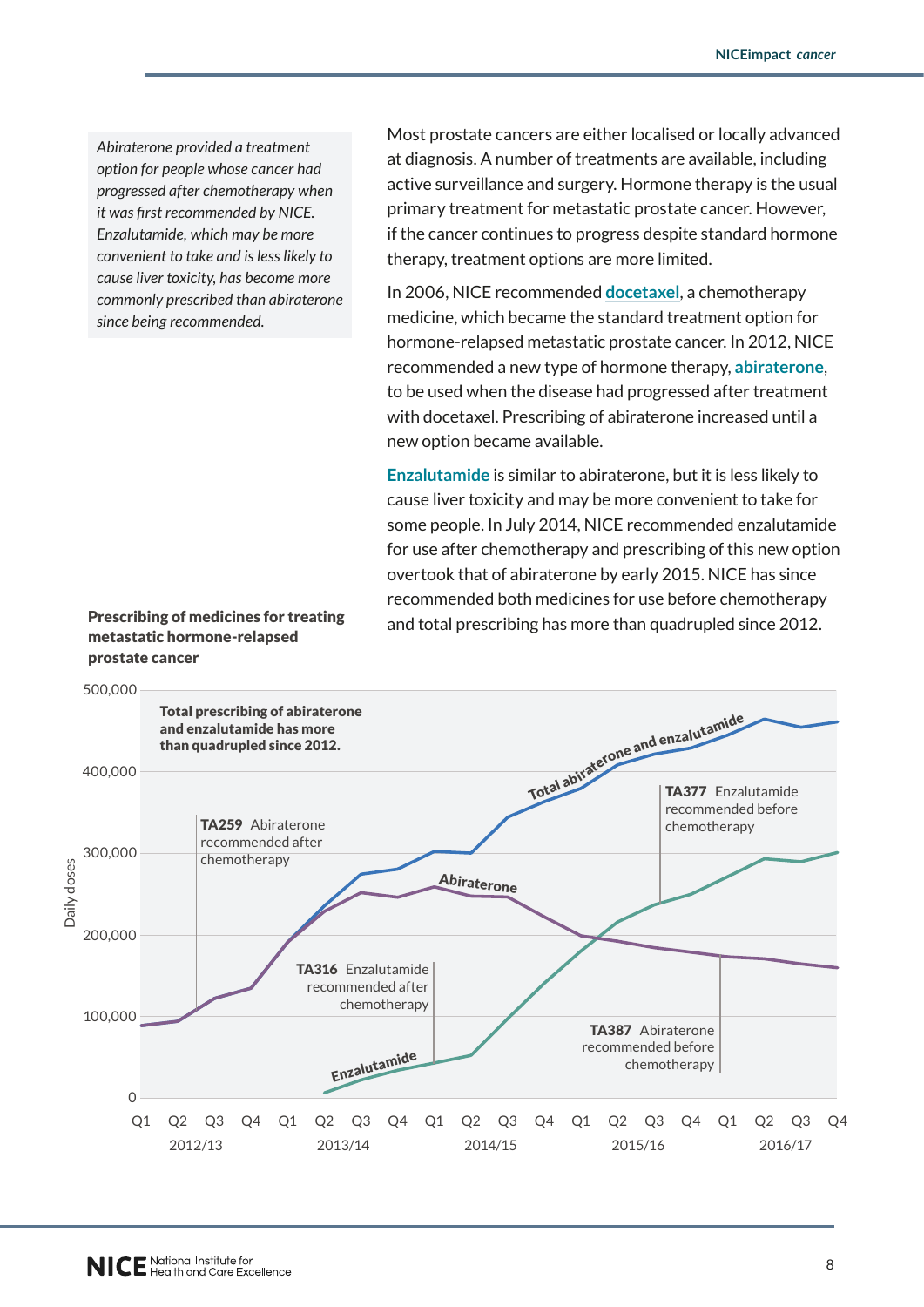

## Prescribing of cancer medicines: melanoma

In 2015, **cancer registration statistics** show that there were over 13,000 new cases of malignant melanoma in England, and over 2,000 deaths. Most cases of melanoma are identified early and treated with surgery, and the overall survival rates are among the highest of all cancers. However, for people with advanced or unresectable melanoma, treatment options are limited.

*There were over 13,000 new cases of malignant melanoma in England in 2015, and over 2,000 deaths*

> Until 2012, the standard therapy for people with advanced melanoma was dacarbazine, a chemotherapy medicine. However, in the last few years, progress has been made in the development of new and innovative medicines. In December 2012, NICE recommended 2 new medicines for this population, ipilimumab and vemurafenib.

#### Immunotherapy

**[Ipilimumab](https://www.nice.org.uk/guidance/ta268)** triggers the immune system to fight cancer cells. It was recommended by NICE in 2012 for people with advanced, unresectable melanoma after chemotherapy. When the medicine's marketing authorisation was widened, NICE recommended it for use in people who had previously untreated advanced melanoma. Prescribing increased rapidly, from around 87,000 mg a quarter before the NICE recommendation to a peak of more than 215,000 mg between April and June 2015.

In 2015/16, NICE recommended 2 alternative immunotherapy medicines, **[nivolumab](https://www.nice.org.uk/guidance/ta384)** and **[pembrolizumab](https://www.nice.org.uk/guidance/ta366)**. These medicines are more effective in the short term than ipilimumab, with fewer adverse effects. As can be seen in the prescribing charts, both of the newer medicines saw rapid increases in prescribing as ipilimumab began to decrease. However it should be noted that both were also recommended for other indications towards the end of the time period shown in these charts.

In July 2016, NICE recommended **[nivolumab in combination](https://www.nice.org.uk/guidance/ta400)  [with ipilimumab](https://www.nice.org.uk/guidance/ta400)**. This option is more effective in the short term than ipilimumab alone for people who can tolerate the combination. Following this recommendation, the prescribing of ipilimumab has once again increased.

*Ipilimumab and vemurafenib were step-changes in the treatment of advanced melanoma when they were launched. Newer alternatives, which are more effective or with fewer side effects, showed rapid uptake when NICE recommended them as options for treatment.*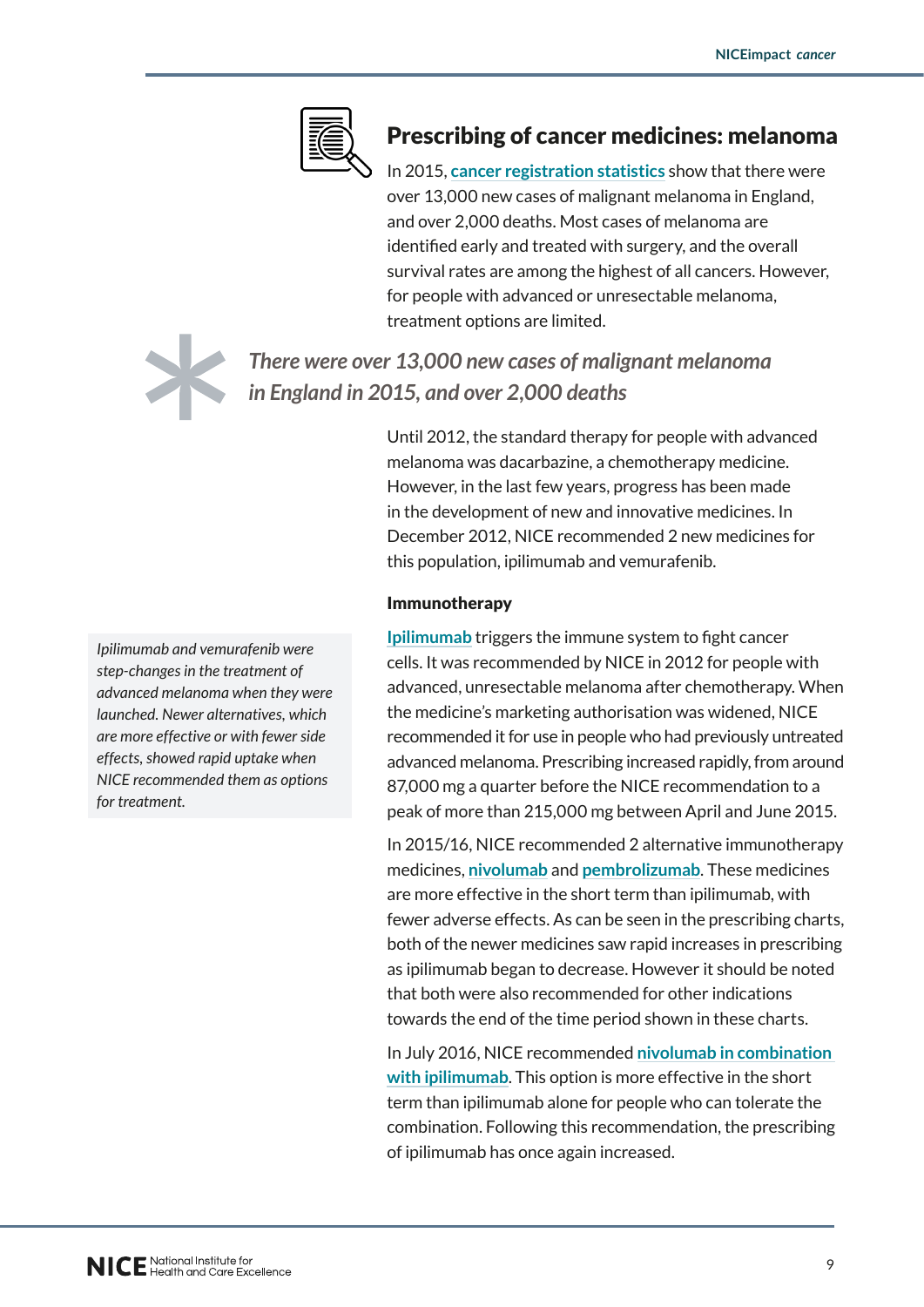

#### Prescribing of medicines for treating advanced melanoma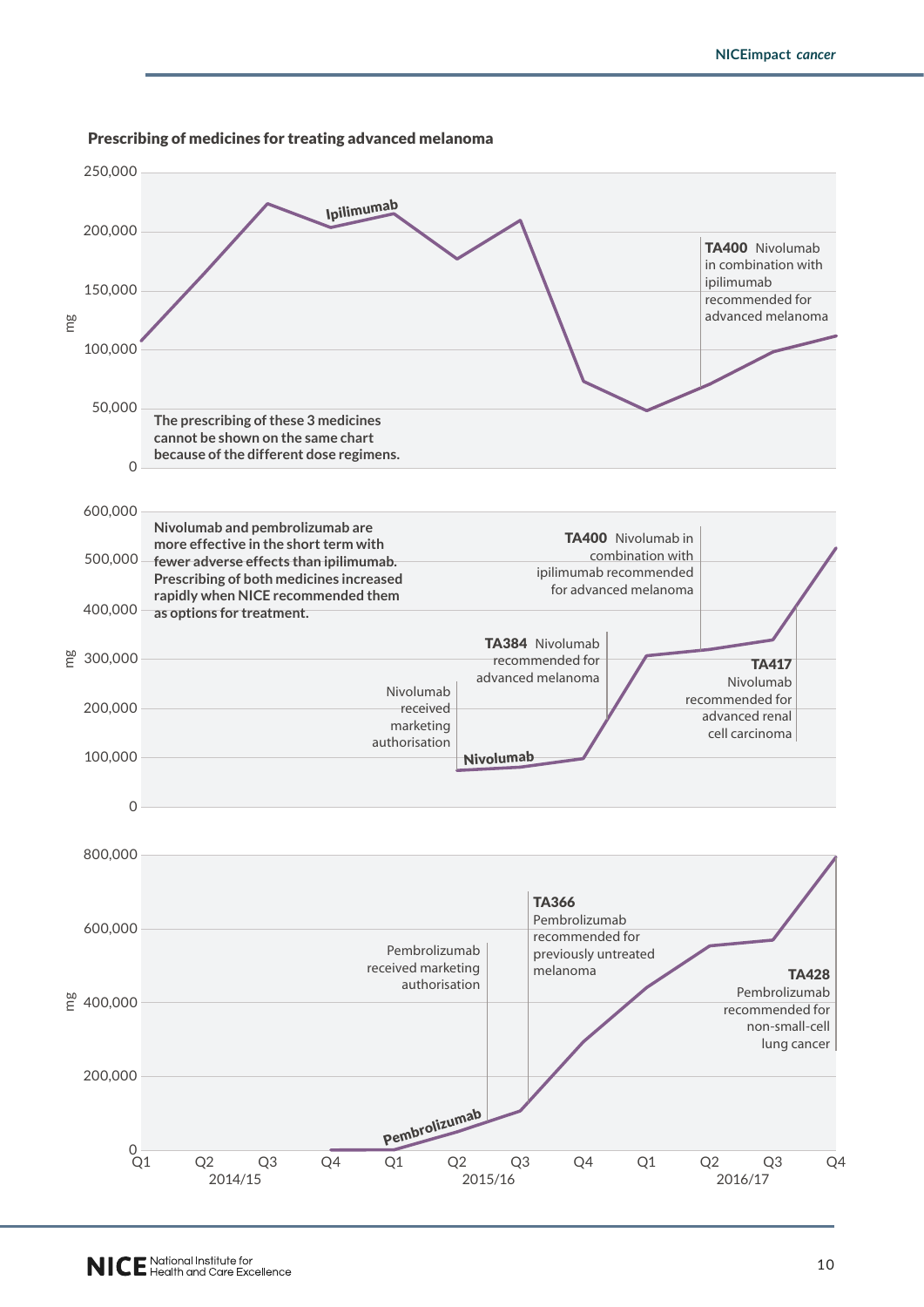#### BRAF V600 targeted therapy

**[Vemurafenib](https://www.nice.org.uk/guidance/ta269)** was recommended by NICE in December 2012 for treating people with locally advanced or metastatic melanoma with a BRAF V600 mutation. In October 2014, another BRAF V600 inhibitor, **[dabrafenib](https://www.nice.org.uk/guidance/ta321)**, was recommended by NICE. These medicines do not differ in clinical effectiveness, but dabrafenib has a lower incidence of photosensitivity, which may be a major problem for some patients.

#### Prescribing of medicines for treating advanced BRAF V600 mutationpositive melanoma



*Data from the Office for National Statistics on cancer survival by stage at diagnosis suggest that the survival of people with advanced melanoma has improved since 2012 when immunotherapy and BRAF V600 targeted medicines were first recommended by NICE.* 

Percentage of people diagnosed with melanoma at stage 4 who survive for 1 year after diagnosis



Following the NICE recommendation, prescribing of dabrafenib increased rapidly, and by January 2015 had overtaken vemurafenib. The combined prescribing of these medicines has steadily increased.

Most people with advanced melanoma are now initially treated with immunotherapy, regardless of their BRAF V600 mutation status. However, for patients with rapidly progressing disease, a short life expectancy or poor prognostic features, a BRAF V600 inhibitor may still be the most appropriate medicine. New treatments continue to be developed.

In June 2016, NICE recommended **[trametinib in combination](https://www.nice.org.uk/guidance/ta396)  [with dabrafenib](https://www.nice.org.uk/guidance/ta396)**. This combination therapy is more effective than therapy with a single medicine, without any increase in adverse effects. Prescribing of trametinib has since increased rapidly. In October 2016, NICE was asked to appraise this combination for treating people with non-small-cell lung cancer with a BRAF V600 mutation.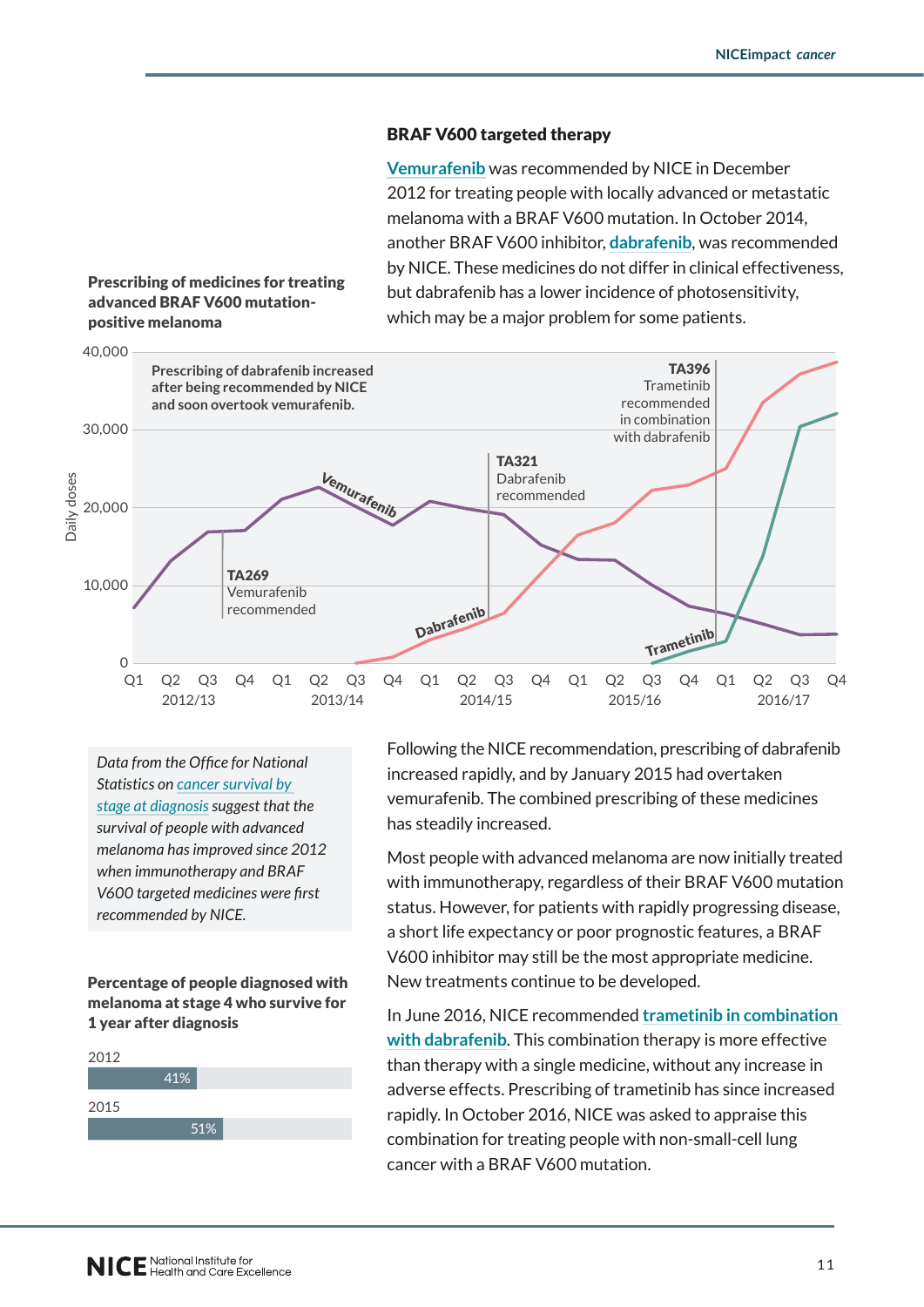# Access to new medicines

Through working in partnership with NHS England Specialised Services, NICE is ensuring that new medicines can be accessed more quickly. The Cancer Drugs Fund (CDF) gives fast access to cancer treatments, and makes promising new medicines available while more evidence is gathered.

The data in this report show an increase in prescribing of new medicines following a NICE recommendation. However, data from the Office for Life Sciences (OLS) **[Life Science](https://www.gov.uk/government/uploads/system/uploads/attachment_data/file/606651/life-science-competitiveness-indicators-report-2017.pdf)  [Competitiveness Indicators](https://www.gov.uk/government/uploads/system/uploads/attachment_data/file/606651/life-science-competitiveness-indicators-report-2017.pdf)** suggest that the overall uptake of new medicines may be slower in the UK than in comparator countries. The OLS compared uptake of a selection of medicines first granted marketing authorisation between 2011 and 2015. The data show that, in the first year of launch, the median relative uptake in the UK compared to the selected other countries was 18%, rising to 79% in year 3.

There are many reasons why uptake of new medicines may vary, and OLS urge extreme caution when performing any analysis of their data because of this. NICE can contribute to faster uptake by more closely aligning the timing of our decisions with the marketing authorisation and launch of new medicines. Over recent years, NICE has made significant improvements in the speed of production of draft and final guidance following a marketing authorisation. In April 2017, a new **fast-track appraisal process** was introduced to give faster access to the most cost effective new treatments. For cancer medicines, early access has been made possible by reforms to the **Cancer Drugs Fund**.

# The Cancer Drugs Fund

In 2011, the UK government set up the CDF, intended to help patients gain access to cancer medicines not routinely available on the NHS. However, the fund came under unsustainable financial pressure and political scrutiny. NICE and NHS England worked in partnership to develop a new model and the reformed CDF was launched in July 2016.

*By November 2017, NICE had recommended 11 promising treatments for use within the CDF while more evidence is gathered.* 

*NICE has rapidly reconsidered 11 treatments in the previous fund and recommended them for routine use in the NHS.*

*Interim funding for cancer medicines which have been granted a marketing authorisation is now available based on a draft recommendation from NICE, before final guidance is published.*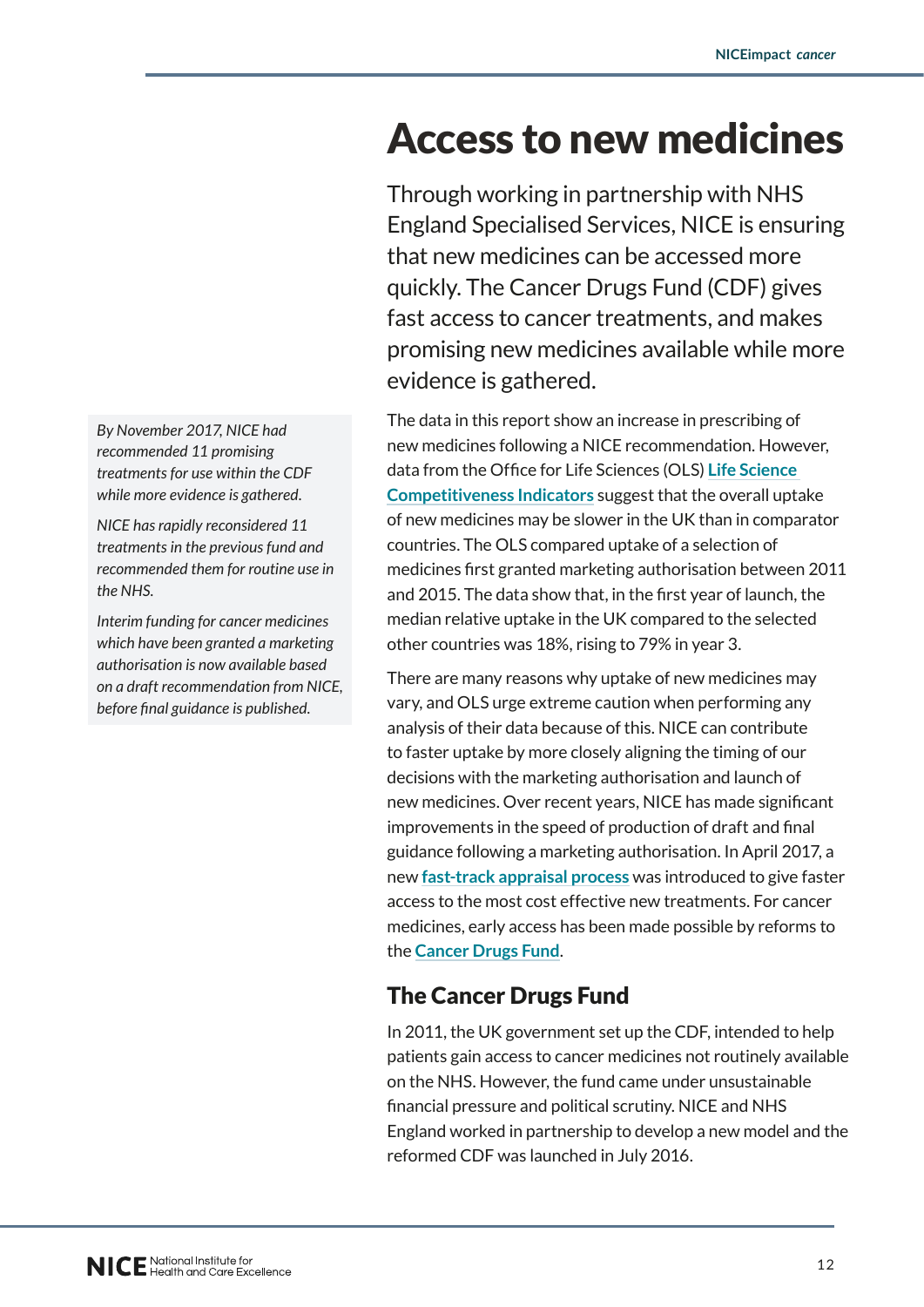NICE now has the option of recommending medicines for use within the CDF. Previously, if a medicine looked promising but there was not strong enough clinical evidence to show it was cost-effective, NICE had to say no. Now the medicine can be made available through the CDF, with a managed access agreement between the company and NHS England, while more evidence is gathered to help resolve the key areas of clinical uncertainty.



*Promising new cancer medicines can now be recommended for use within the CDF while more evidence is gathered.*

> By November 2017, NICE had recommended 11 treatments for use within the CDF. Some of these medicines had previously been recommended for treating different indications, but NICE would not have been able to recommend them for use in the NHS for these new indications without the option of the CDF. However, these recommendations are too recent to allow us to look at any patterns in prescribing.

> For most medicines, when NICE recommends a treatment 'as an option', the NHS must make sure it is available within 3 months (unless otherwise specified) of the final guidance publication. As part of the changes to the CDF, interim funding for medicines which have been granted a marketing authorisation is now available based on a draft recommendation, which means faster access to cancer medicines.



*Interim funding for cancer drugs is now available based on a draft recommendation, which means faster access to new treatments.* 

> NICE now aims to publish draft guidance for cancer medicines prior to marketing authorisation so that interim funding is available as soon as marketing authorisation is granted. For medicines which received a marketing authorisation in 2017, data to November 2017 show that the average time taken to release draft guidance after marketing authorisation for all new medicines was less than 2 months, and less than 1 month for cancer medicines.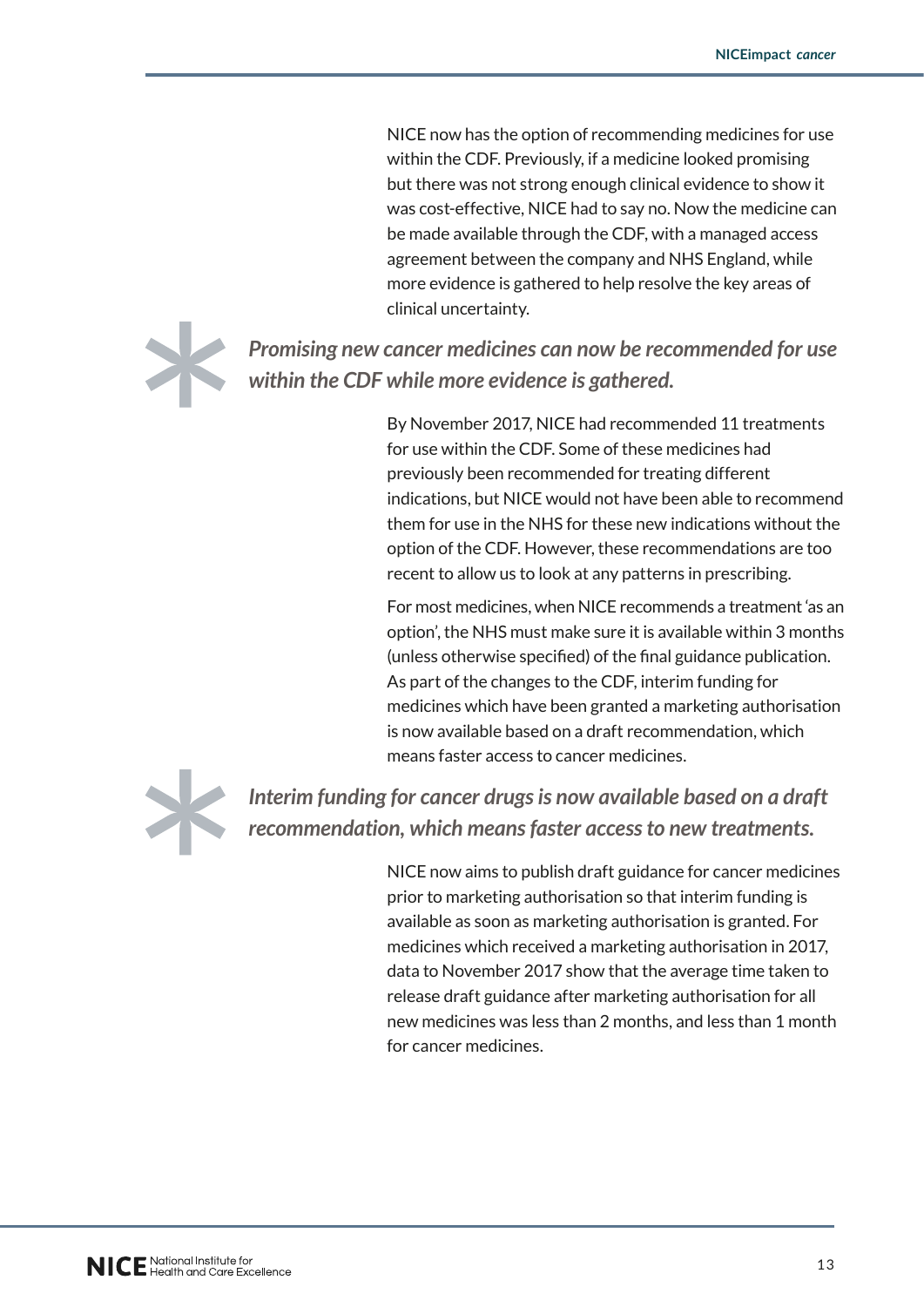#### Cancer Drugs Fund: olaratumab

**[Olaratumab](https://www.nice.org.uk/guidance/ta465)** is a new medicine which NICE has recommended for use within the CDF. It is used for treating sarcoma, a rare type of cancer that affects tissues that connect, support and surround other body structures and organs. People with advanced soft tissue sarcoma having the current standard treatment, doxorubicin, alone are expected to live for 12 to 16 months after starting treatment. Evidence reviewed during the appraisal of olaratumab suggests that having olaratumab plus doxorubicin increases the length of time people live by a median of 11.8 months. This is potentially a step-change in treatment.



*Evidence suggests that having olaratumab plus doxorubicin increases the length of time people live by a median of 11.8 months. This is potentially a step-change in treatment.*

> However, there are not enough long-term data to know the overall length of time people having olaratumab plus doxorubicin live compared with doxorubicin alone. An ongoing trial is expected to address the uncertainty in the data. NICE therefore recommended olaratumab for use within the CDF while further data are collected and around 450 people per year with advanced sarcoma will be eligible for this new

'I'm excited about being able to try olaratumab. You hear so much about new treatments for other cancers like immunotherapies coming through, and until recently we've had little in the way of new drugs come through for treating sarcoma. Doxorubicin has been used for over 30 years with sarcoma, so having olaratumab fills me with hope. The fact that it can be given for a lengthier period of time makes me hopeful it can keep my tumour under control for longer. My plan is to visit my grandchildren in Australia next spring, and I'm hoping olaratumab will play a part in maintaining a good quality of life and allow me to do this.' Gill, sarcoma patient

medicine. The company that markets olaratumab has agreed to make it available under special arrangements with NHS England, which will see the medicine funded at a discounted price while data collection continues.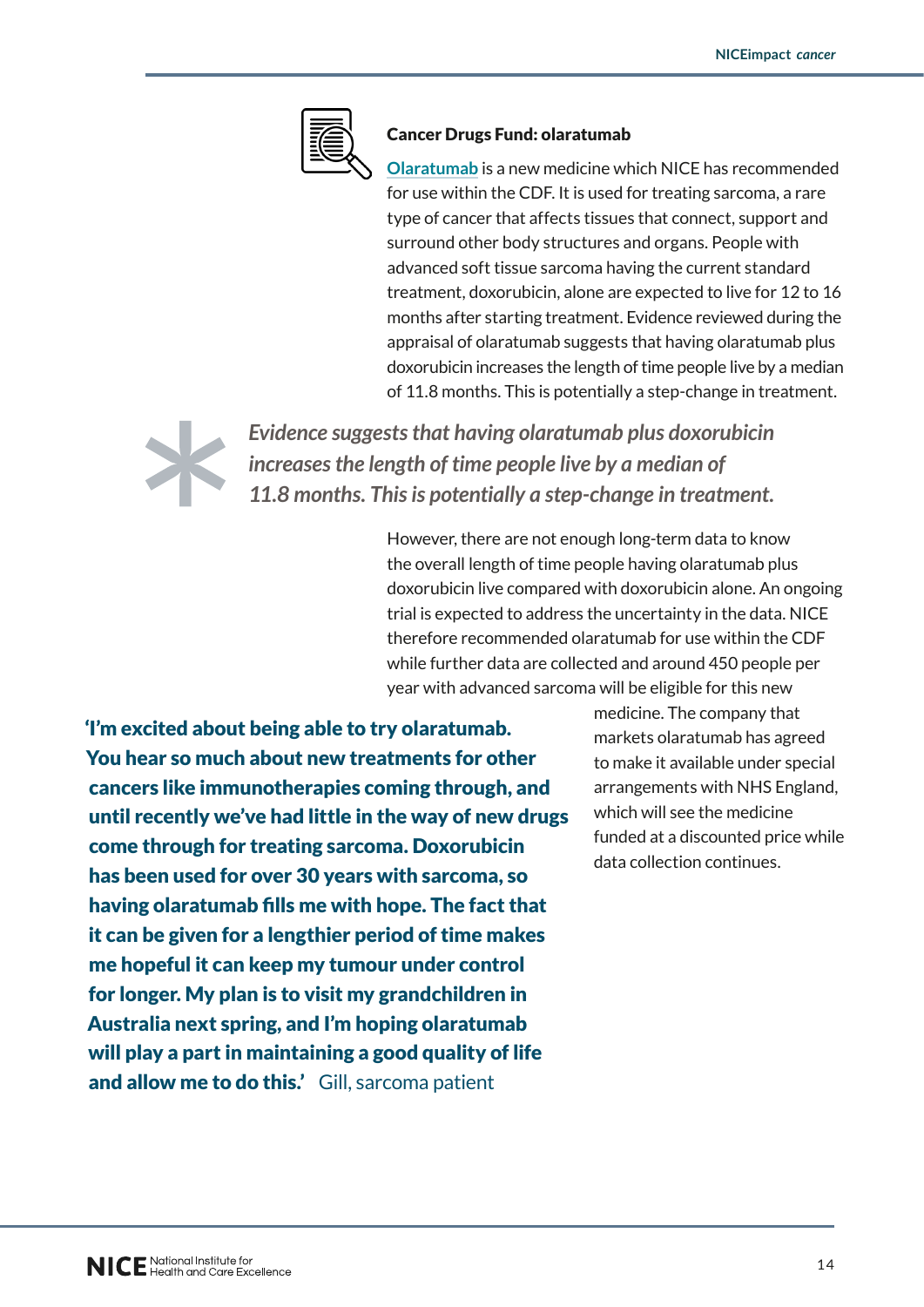## Medicines from the previous Cancer Drugs Fund

As part of the reforms to the CDF, NICE was asked to carry out 11 rapid reconsiderations of medicines in the previous fund. In many cases, companies were able to supply discounts or additional evidence, allowing NICE to reconsider an original decision that a medicine should not be recommended. All 11 treatments are now recommended for routine use in the NHS.

*NICE has recommended 11 treatments for routine use in the NHS after a rapid reconsideration process.*

> The first CDF reconsiderations were of **[bosutinib](https://www.nice.org.uk/guidance/ta401)** for chronic myeloid leukaemia and **[pemetrexed](https://www.nice.org.uk/guidance/ta447)** for non-small-cell lung cancer. Pemetrexed is also recommended for many other indications, so we have looked at the prescribing of bosutinib in this report. Since these first reconsiderations, NICE has been able to reconsider and recommend medicines such as **[everolimus](https://www.nice.org.uk/guidance/ta421)** and **[trastuzumab emtansine](https://www.nice.org.uk/guidance/ta458)** for treating breast cancer, **[crizotinib](https://www.nice.org.uk/guidance/ta422)** for treating non-small-cell lung cancer and **[cetuximab](https://www.nice.org.uk/guidance/ta473)** for treating cancer of the head and neck. These medicines are now in routine use in the NHS, but the recommendations are too recent for prescribing data to be available for this report.



#### *Bosutinib provides a treatment option for people with chronic myeloid leukaemia when other medicines no longer work or cause severe side effects. The CDF reconsideration process has allowed NICE to recommend this medicine for routine use in the NHS at an agreed discount. Prescribing has increased rapidly since the NICE recommendation.*

#### Cancer Drugs Fund reconsideration: bosutinib

**[Bosutinib](https://www.nice.org.uk/guidance/ta401)** provides a treatment option for people with chronic myeloid leukaemia (CML) when other medicines no longer work or cause severe side effects. The CDF reconsideration process has allowed NICE to recommend this medicine for routine use in the NHS at an agreed discount. Prescribing has increased rapidly since the NICE recommendation.

Bosutinib was first appraised by NICE in 2013, when it was found to be not cost-effective and was not recommended. It was made available via the CDF until January 2015, when the fund decided not to retain bosutinib for treating blast phase CML. In September 2015 the CDF panel made a decision not to retain bosutinib for treating accelerated phase CML, or for chronic phase CML patients who were resistant to other treatments. However, when NICE reconsidered this medicine in 2016, a discount was agreed with the company which was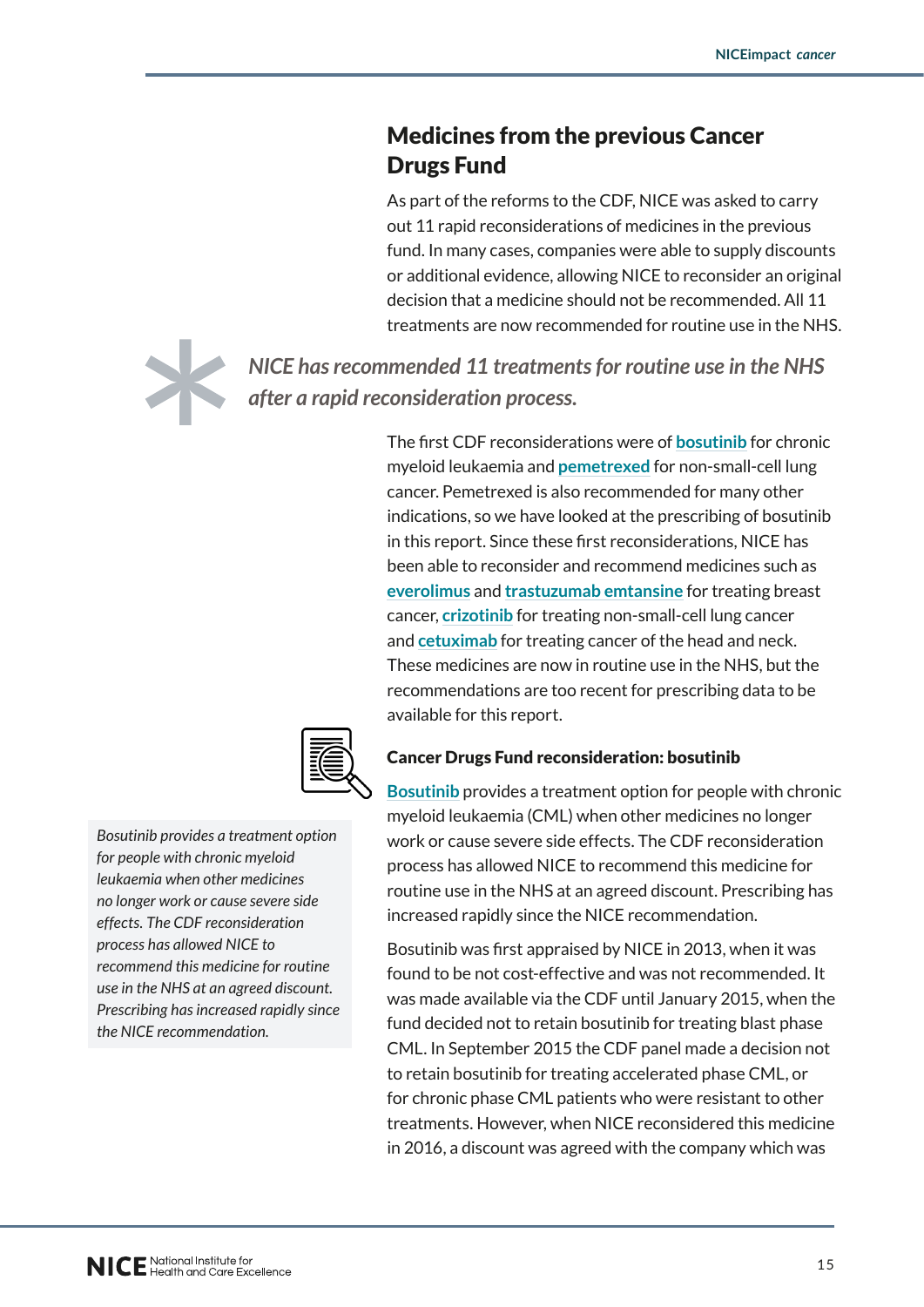'Being given access to bosutinib, now through NHS funding, has meant that I am now able to live completely normally and, quite often, even forget I have leukaemia. Having had issues with four other medicines this was my last option but, four years on, my counts are stable and side effects minimal and the fact that I can pop those small pills every day means I can continue working and leading a full life.' Karen, CML patient

included in the new cost analysis. This allowed NICE to recommend the medicine for routine NHS use in all 3 phases of CML.

Since the NICE recommendation, prescribing of this medicine has increased rapidly. Recommending this medicine for routine use appears to have made it available to many more people.



#### Prescribing of bosutinib for treating chronic myeloid leukaemia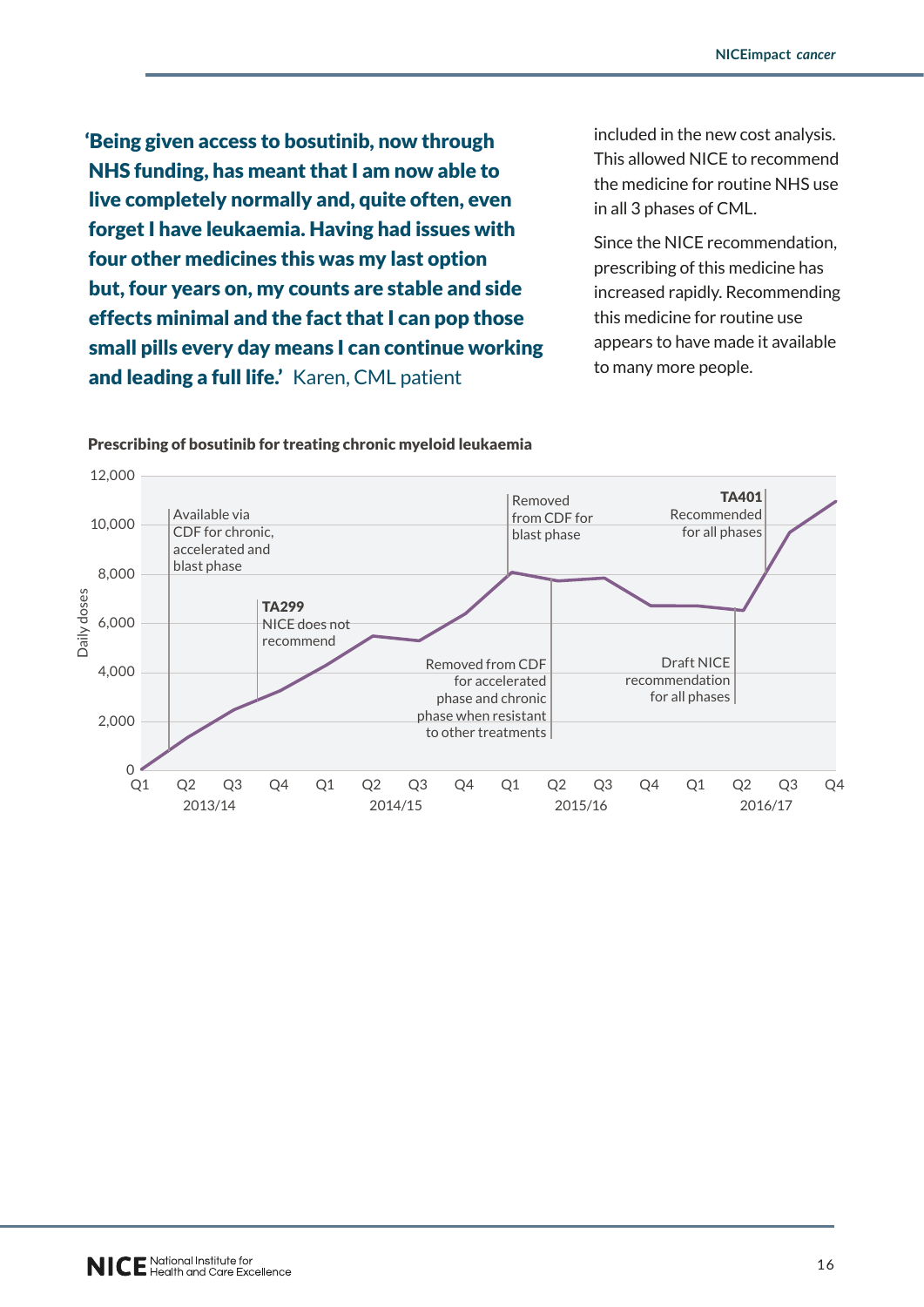# **Commentary**

**Professor Chris Harrison**, December 2017

The last 3 decades have seen remarkable improvements in cancer care across the UK. In 2016 and 2017 more people survived cancer than ever before. More focus has been put on prevention and many treatments have become less toxic and more personalised.

And yet, as the national cancer strategy for England based on the 96 recommendations from the national cancer task force sets out, there is a lot more to do. We have already been making improvements. Less than 2 years into the 5 year implementation programme we have, amongst other things, made good progress by setting up cancer alliances, replacing and upgrading radiotherapy equipment and designing new models for diagnostic services.

Against this background 2 questions come up a lot: how do we best address the persistently identified differences in cancer survival between UK jurisdictions and comparable countries, and how do we best tackle the persistent inequalities in outcomes and experience of cancer care within our own populations?



*The people leading cancer alliances will need clear, evidence-based information to help make decisions and tackle difficult choices.*

> NICE has an important role in helping us to confront these issues and the current report is a significant contribution to this effort. In England, cancer alliances are designed to coordinate and lead service provision and commissioning in a way which ensures seamless care across the multitude of boundaries between organisations within the NHS and beyond into social care, commercial organisations and the third sector. The people leading alliances will need clear, evidence-based information to help make decisions and tackle difficult choices between the potential benefits of interventions for individuals against wider population considerations.

> NICE guidelines have contributed to improvements in the identification, diagnosis, management and treatment of cancer. This report shows how guidance from NICE has helped to support GPs to identify those people with symptoms of

*Professor Chris Harrison is National Clinical Director for Cancer, and Medical Director (Strategy), The Christie NHS Foundation Trust.*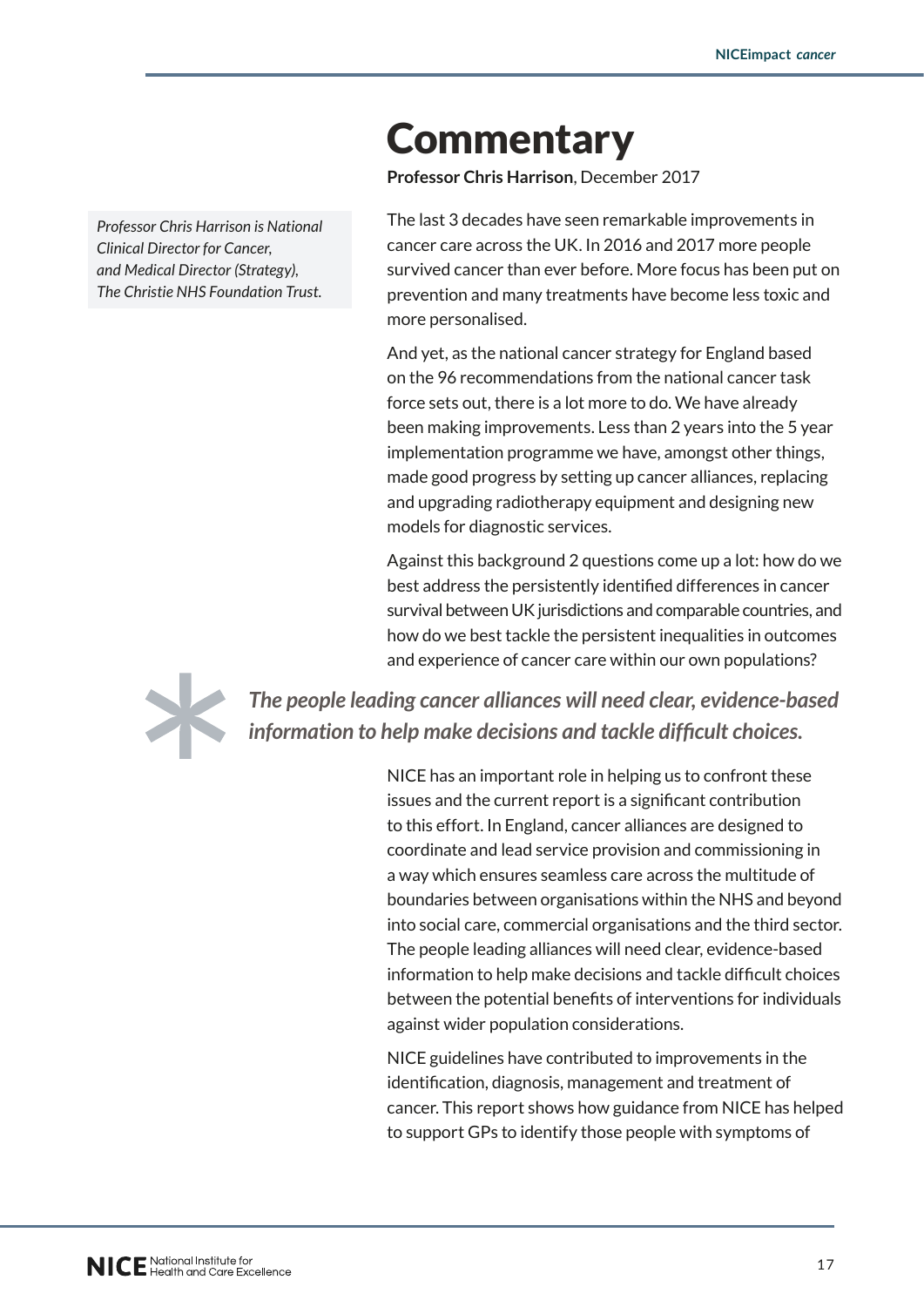cancer and refer sooner than in the past. Fewer patients now have multiple GP visits before referral and more are referred for urgent assessment. Variations still exist and cancer alliances are building on innovations in the cancer vanguard to further support GPs and to develop models for multi-disciplinary diagnostic clinics which provide more rapid assessment for the many patients with less specific symptoms, often those with rarer and harder to diagnose cancers.

The time taken between licensing of new drugs and NICE draft recommendations being available has in the past created the possibility of variation in access where commissioners have had to make their own decisions whilst awaiting recommendations. Through cancer alliances we now have a mechanism for collective decisions to be taken by CCGs and other commissioners but speeding up the process as has been started through the new arrangements for the Cancer Drugs Fund and greater leverage of the purchasing power of the NHS is an important way of reducing inequalities.



*At a time of financial constraints on the NHS, the clarity and timeliness of NICE recommendations become all the more important.*

> There is no doubt that NICE guidance is persuasive and this is seen by the increase in uptake of cancer medications following recommendations. At a time when the financial constraints on the NHS are widely acknowledged and choices have to be made, the clarity and timeliness of these recommendations become all the more important. At the coal face, commissioning decisions often need to be taken on the basis of imperfect or developing information. The examples in this report show how NICE can support this process.

The national cancer programme spans the interests and responsibilities of all the Department of Health's arm's length bodies including NICE. All sit round the national Cancer Transformation Board table as it oversees and coordinates implementation of the national strategy. The 19 cancer alliances are the key mechanism for real change to be made on the ground. They will continue to need timely evidencebased guidance on the relative cost-effectiveness of cancer treatments and service organisation if they are to succeed in the job of improving outcomes and reducing inequalities.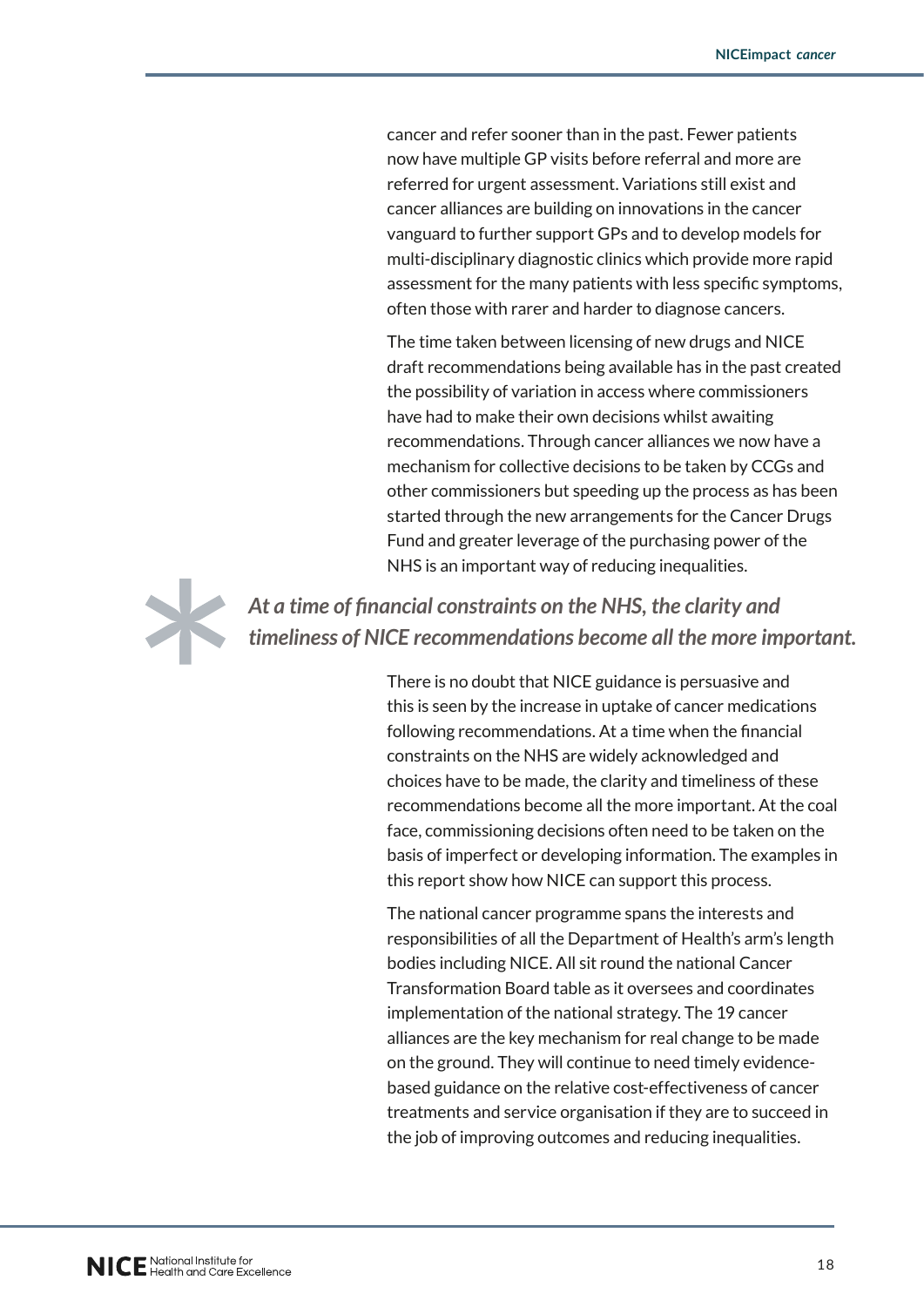Published January 2018

© NICE 2018. All rights reserved. See **[Notice of rights](https://www.nice.org.uk/terms-and-conditions#notice-of-rights)**.

Any enquiries regarding this publication or any other enquiries about NICE and its work should be made to:

National Institute for Health and Care Excellence 10 Spring Gardens London SW1A 2BU Telephone: +44 (0)300 323 0140 Fax: +44 (0)300 323 0148

National Institute for Health and Care Excellence Level 1A, City Tower Piccadilly Plaza Manchester M1 4BT Telephone: +44 (0)300 323 0140 Fax: +44 (0)300 323 0149

Email: **[uptake@nice.org.uk](mailto:uptake@nice.org.uk)** Website **[www.nice.org.uk](http://www.nice.org.uk/)**